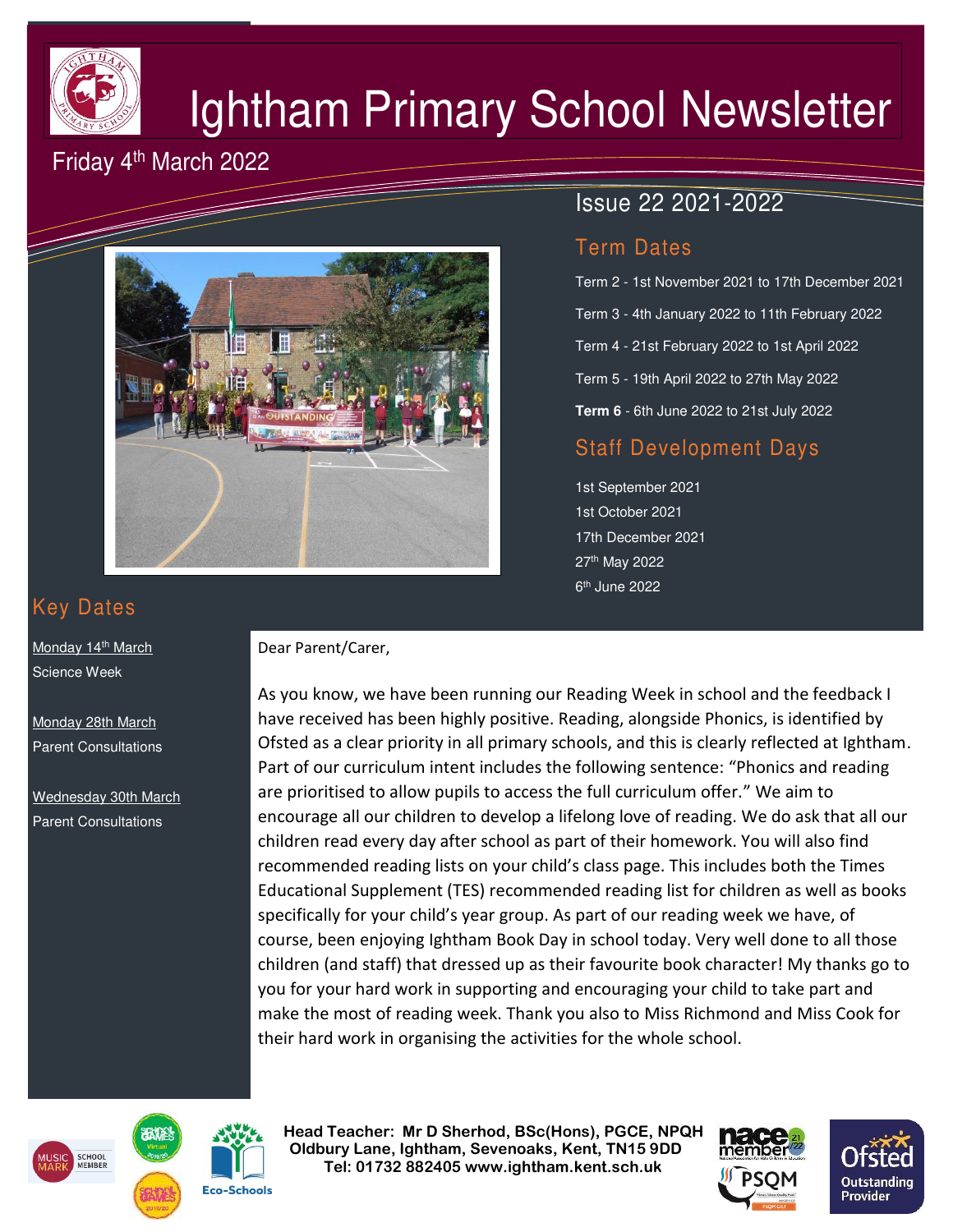#### **Attendance**

Attendance for this week is as follows:

Acorn – 98.3%

Pine – 98.3%

Chestnut  $-99.4%$ 

Willow – 93.4%

 $E$ lm  $-97.5%$ 

Beech – 95.5%

Oak – 96.3%

#### Lateness

The number of "lates" recorded this week were as follows:

Acorn  $-5$ 

Pine – 1

 $Chestnut - 0$ 

Willow – 1

 $E$ lm  $-2$ 

Beech - 0

Oak - 1



**Eco-Schools** 

# Ightham Primary School Newsletter

This week has once again been very busy in school. We had a one day financial and governance compliance visit on Wednesday which I am pleased to report went well.

Next week, Beech Class and Oak Class will be visiting Sevenoaks School to take part in Science Workshops in their laboratories. This is part of the outreach work that Sevenoaks School provides to local primary schools and we are very grateful to them for providing this opportunity for our children. My thanks also to Mrs Ball for making the arrangements for our children to take part.

Some of our Key Stage 2 children will be taking part in bike activities on Tuesday morning and my thanks go to Mrs Hitchings for leading this.

The following week (14<sup>th</sup> March) we shall be enjoying our Science Week in school. This will be the first science week we've been able to hold in school since 2019 and we are all very much looking forward to it!

I am sorry to say that Mrs Olawepo will be leaving Ightham at the end of Term 4. Mrs Olawepo was my very first staff appointment almost eight years ago at Ightham so has very much been on the 'Ightham journey'. Her family are relocating and she will be missed. I am now in the process of organising her replacement for Term 5.

#### **Governors' 200 Club - Winners**

February's winners are: 1st - Caron Pullinger £17.00 2nd - Ashley Birch £10.20 3rd - Jenny Cooper £6.80

#### **Ightham Parish Magazine**

You can read the March edition of the parish magazine by clicking on the link below: <https://www.flipsnack.com/kcpress/ipm-march-2022.html>

Mr D Sherhod Head Teacher

 **Head Teacher: Mr D Sherhod, BSc(Hons), PGCE, NPQH Oldbury Lane, Ightham, Sevenoaks, Kent, TN15 9DD** EXERIGING THE **TELE: 01732 882405 www.ightham.kent.sch.uk**<br>Tel: 01732 882405 www.ightham.kent.sch.uk